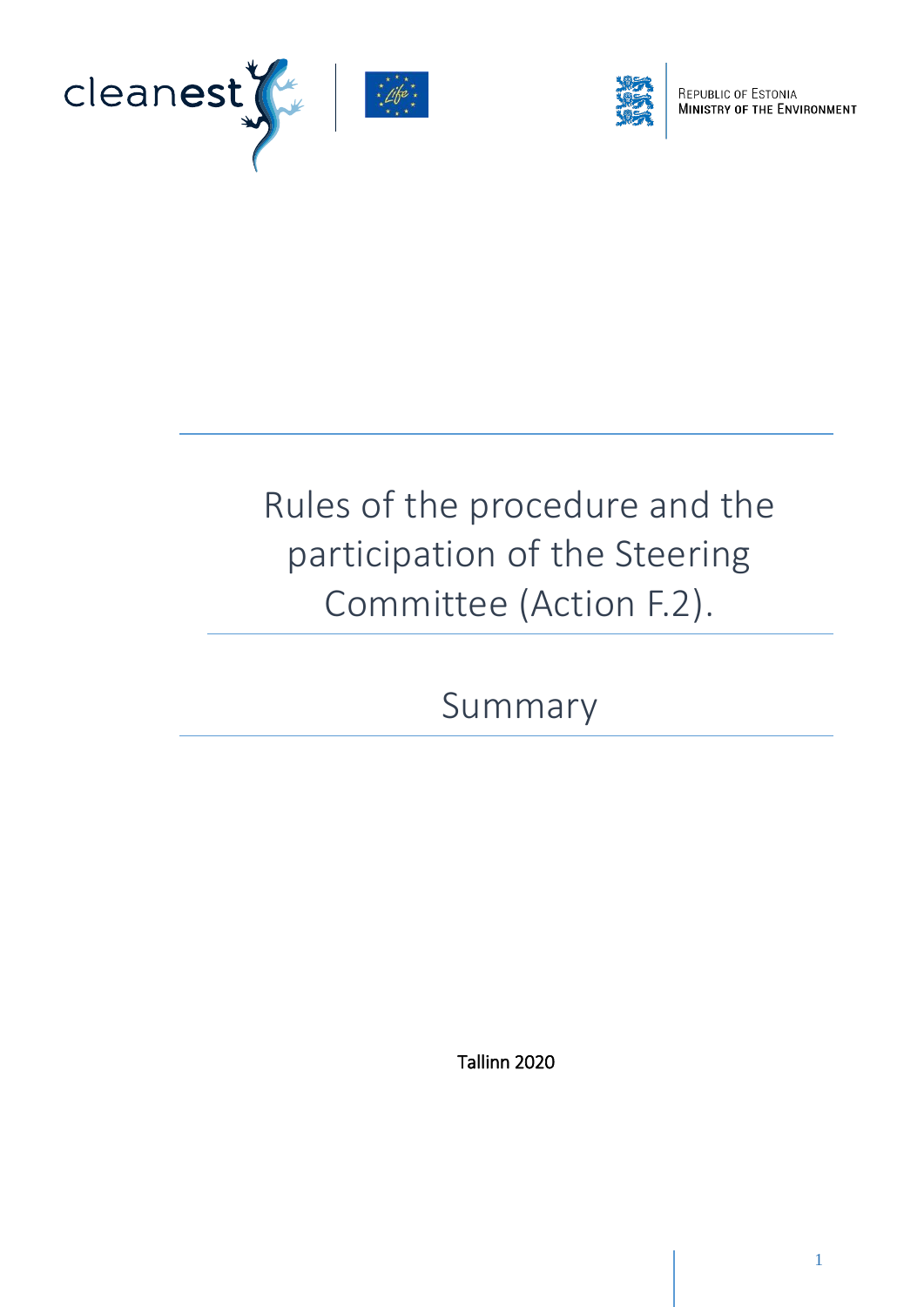Document is prepared by Mari Sepp, LIFE IP CleanEST Project manager. Ministry of the Environment, Water Department. Phone: +372 5224166, e-mail: [mari.sepp@evir.ee](mailto:mari.sepp@evir.ee)

This report was created during the LIFE IP CleanEST project. The latter is financed by the European Commissions' LIFE programme and the Estonian government. LIFE programmes' financing contract number is LIFE17 IPE/EE/000007. The report reflects the authors' viewpoints and the European Commission is not responsible for the further use of the information provided in said report.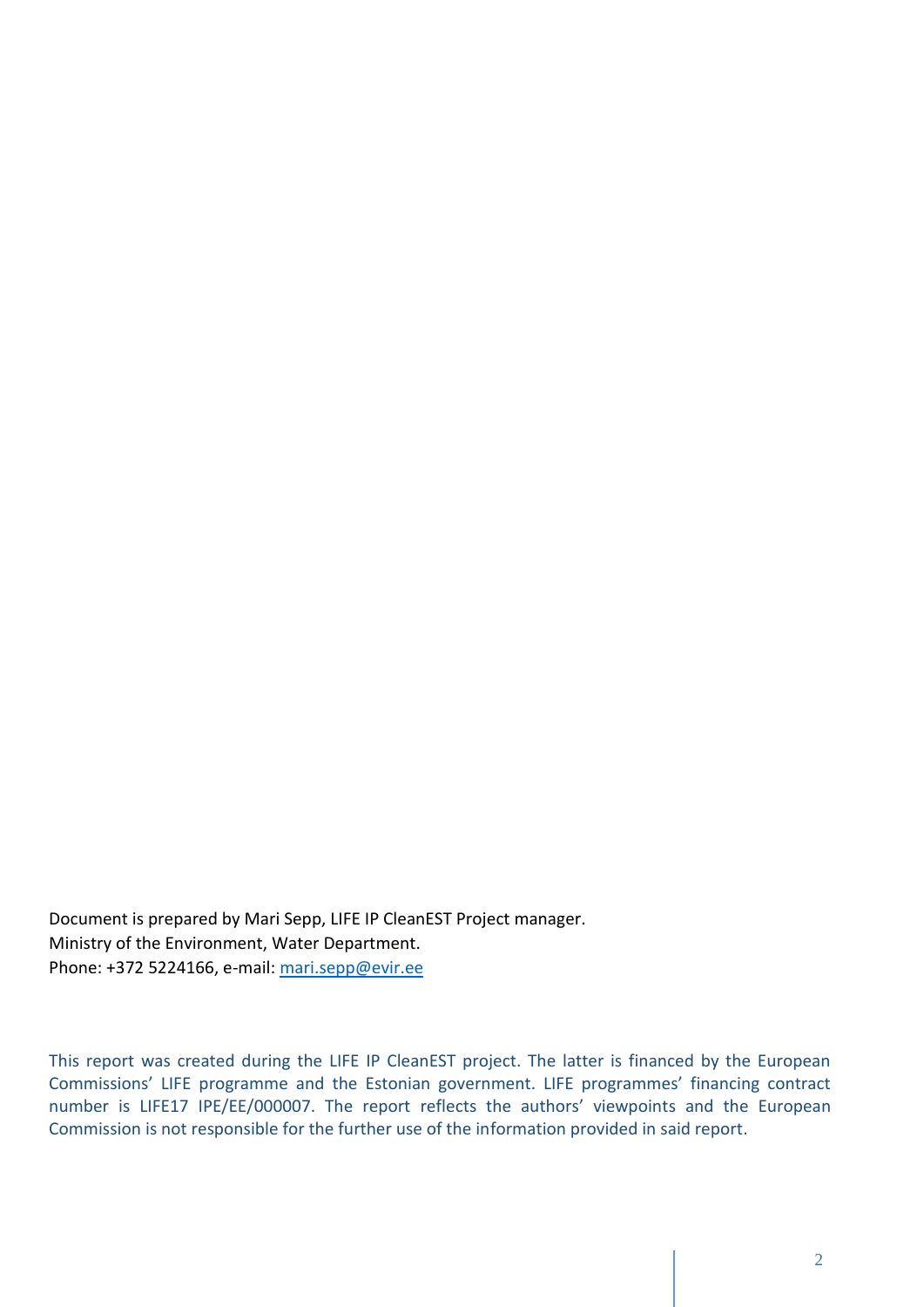## **Table of Contents**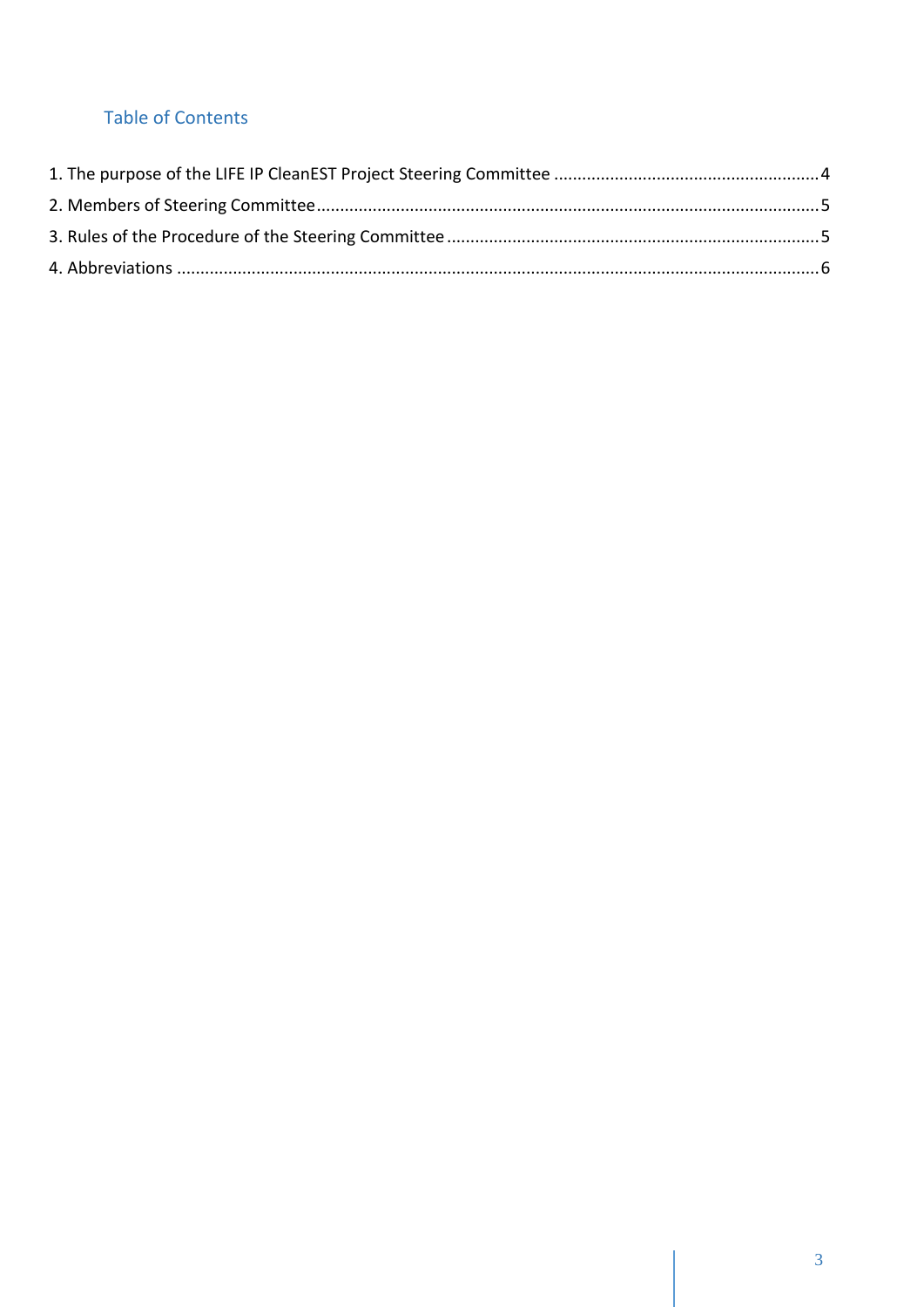### <span id="page-3-0"></span>1. The purpose of the LIFE IP CleanEST Project Steering Committee

KeM is responsible of the Action F.2 "Project Steering Committee". KeM is also CB of the LIFE IP CleanEST Project and responsible of overall management of the Project. The coordination includes financial, communication, WG's, administrative, content, partnership, personnel, risk, stakeholder and changes management as well as networking with other projects, measuring the contextual progress, influences to different policies and development programs.

One of the responsibilities of CB is to organise the work of SC. Project SC is a high-level national advisory and steering body that ensures the smooth running of the project, reorganizes resources as needed, and directs the project based on the views of national and local stakeholders. The SC ensures the cost-effectiveness of the project and, as a result, the best possible environmental impact.

Action "F" describes the LIFE IP CleanEST Project organisatsion. As shown in Figure 1 the SC has an overall national position in Project organisation. Besides the Project strategic management, the SC has the outer view to Project results. The main outcomes and achievements of the Project will be efficiently disseminated via public adminstration through the work of SC.



Figure 1. Project management chart (Grant Agreement Annex II, Part C, Action ...F", page 343). Steering Committe is on top of the national management of the Project.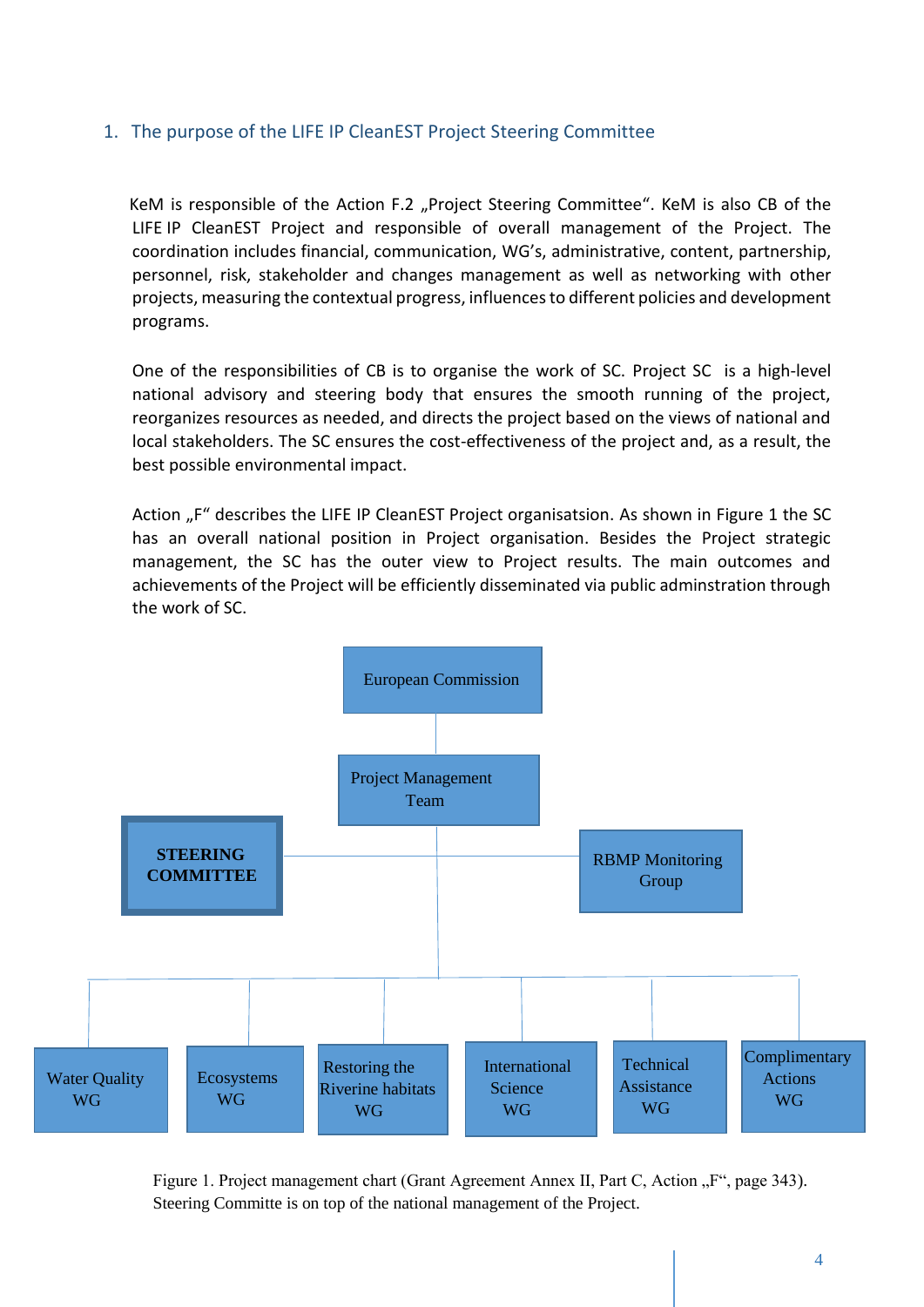#### <span id="page-4-0"></span>2. Members of Steering Committee

 The SC includes members from KAUR, KeA, EKUK, MeM (project partners) and National Heritage Board, Ministry of Economic Affairs and Communication, Environment Investment Centre and Association of Estonian Cities and Municipalities (non-partners). The SC has an important role to act as a project influencer to share the project information and to link the results with other actions and policies in higher level and to follow the possibilities of complementary funds. According to the application the SC should have include a representative from the Environment Committee of the Estonian Parliament. LIFE IP CleanEST project has practical applied nature and therefore it is not necessary to include the parliament level to the project. The political engagement is handled through the environmental minister. Non-partners are selected from different governance area to ensure the commections between economical, cultural (heritage) and agricultural policies, the local connections in Project area and connections to financial funds.

The members of the SC according to the [Directive](https://adr.envir.ee/et/document.html?id=035d5677-8398-4ae4-aa40-77cd7d0b1d6a) No 1-2/20/453, 14.12.2020 are:

- Harry Liiv, Deputy Secretary General, KeM, head of the SC;
- Karin Kroon, Head of the Water Department, KeM;
- Priit Alumaa, Member of Board, EKUK;
- Peep Siim, Deputy Director General, KAUR;
- Triin Mägi, Head of Water Department, KeA;
- Antti Tooming, Head of Department of Grants and Services, KIK;
- Martti Mandel, Head of Agricultural Environment Bureau, Land Use Policy Department, MeM;
- Maili Roio, adviser on underwater archaeology, Department of Buildings and Archaeology, Heritage Board of Estonia;
- Margus Raha, Analyst Energy Department, MKM;
- Reigo Lehtla, Advisor of the Environment, ELVL.

#### <span id="page-4-1"></span>3. Rules of the Procedure of the Steering Committee

The main task of the SC is to ensure the systematic and targeted implementation of the Project. Specific tasks of the SC are defined as follows:

- to guide and follow the Project implementation srategy;
- to manage the Project risks;
- to solve problems which require the inclusion of several state-level administrative institution;
- to discuss the ways of how to use other EU or national financing measures for funding complimentary projects;